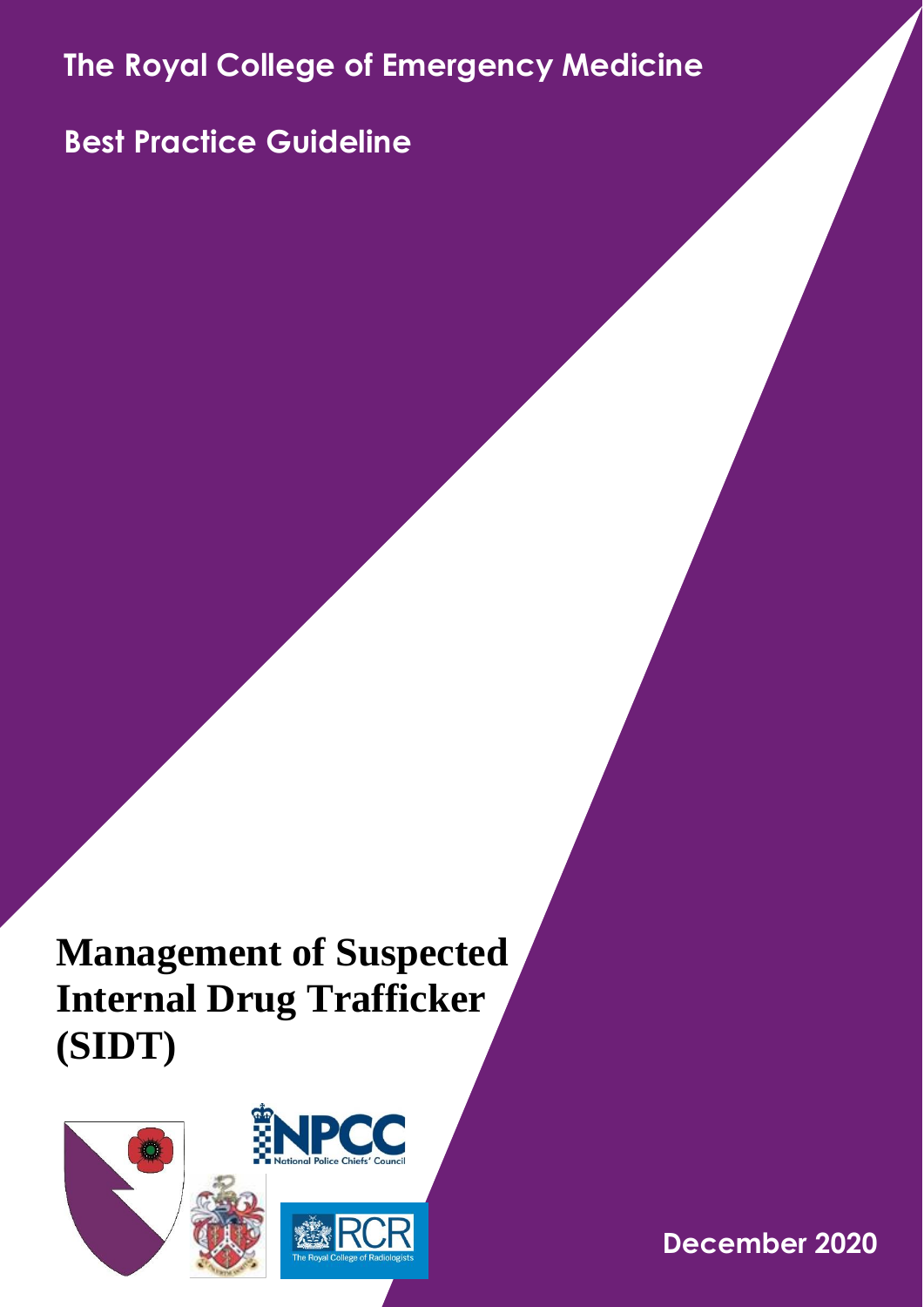# **Summary of recommendations**

### **Clinical management**

1. Toxicology screens (urinary/blood) should not be used to guide management or discharge decisions *(Level 5 evidence)*.

2. A Low Dose CT Scan (LDCT) of the abdomen and pelvis is the investigation of choice in suspected internal drug traffickers (SIDT) *(Level 4 evidence)*.

3. Those presenting with an acute abdomen should be offered a CT with contrast and referred for urgent surgical review *(Level 4 evidence)*.

4. Indications for urgent surgical removal of packages include: abdominal pain (possible obstruction or ileus); radiological evidence of remaining package(s) which are too large to pass through the gastrointestinal tract and evidence of significant/worsening toxicity such as acute psychosis or adrenergic symptoms. *(Level 5 evidence)*.

5. Body stuffers and pushers should be observed for 8 hours post ingestion if asymptomatic or longer if symptomatic *(Level 4 evidence).*

6. Asymptomatic body packers can be safely discharged to the police/Border Force (BF) *(Level 5 evidence)*.

7. All patients transferred to police custody should receive a discharge letter, including Suspected Internal Drug Traffickers.

# **Legal and ethical issues**

1. Current best practice is to perform a LDCT to look for internal packages. When consenting the patient, informing them that the findings might not change clinical management and may be used in a subsequent criminal prosecution is essential.

2. In patients aged under 18 years of age there are specific guidelines to follow regarding consenting for examination and imaging (Appendix 3).

3. EDs should implement their own local safeguarding systems in addition to any police safeguarding processes.

4. Medical information should be provided to the police in a sealed envelope for attention of the custody healthcare professional in line with Good Medical Practice and Caldecott Principles.

# **Forensic issues**

1. Any packages or items obtained from the patient should be given as soon as possible to the police as part of their criminal investigation and to preserve the chain of evidence.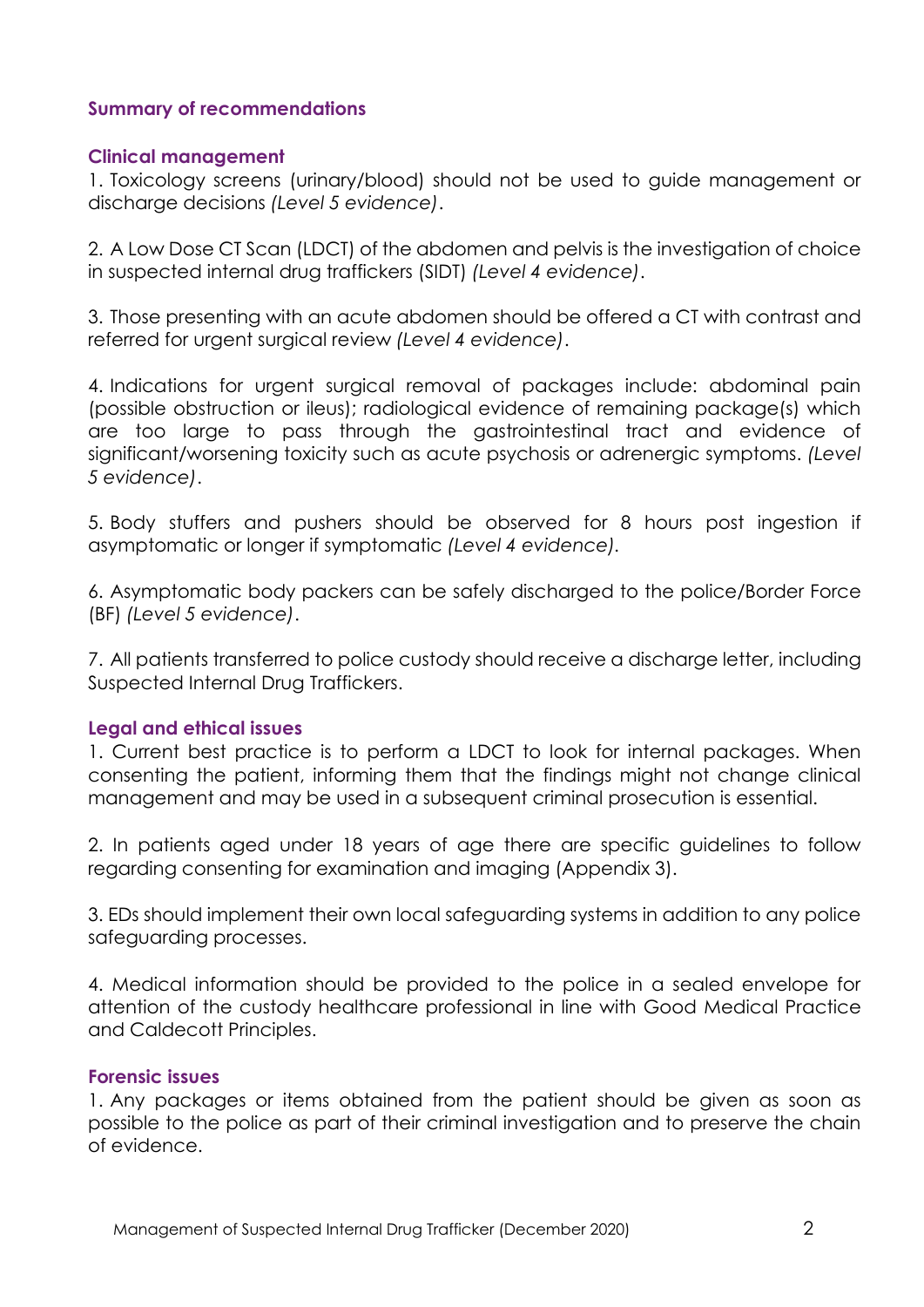### **Scope**

This guideline deals with patients presenting to the Emergency Department (ED) Suspected of Internal Drug Trafficking (SIDT). There are several means of drug concealment as described below. Increased awareness of SIDT risks amongst police has also increased the number of referrals to EDs. Persons under arrest are known as detainees. The document has been reviewed to encompass clinical, radiological, ethical and legal responsibilities for the management of SIDT for ED, and clarifies interactions with the Police and Border Force (BF) <sup>1</sup>.

### **Reason for development**

There were 43 drug related deaths in police custody between 1997 and 2002 with 16 due to internal drug concealment 2. These deaths in police custody are typically young patients and are preventable in nature. They have a significant impact on the families of the deceased as well as the police officers who are involved. These incidents automatically lead to a Coronial Inquest. There is often concern and apprehension amongst police officers when detaining a person suspected of internal drug trafficking due to the potential risk of death. Clinical staff may also be anxious when dealing with the police and detainees around consent, police powers, clinical investigations and the management of patients suspected of drug trafficking.

# **Definitions**

Illicit drugs are imported into the UK by air, sea and land routes and then distributed throughout the country. Individuals may conceal drugs by swallowing drug packages or placing them in their anus or vagina. Patients are unlikely to admit to clinicians that they are concealing drugs. The following terminology from the Chief Medical Officer's Report on the Medical Care of SIDTs should be adopted by the NHS, Police Forces and BF agencies 3.

# **1. Body Packers or "Mules"**

Body packers swallow well wrapped drug packages, most commonly cocaine. The packages are subsequently passed and sold on the street. Packages can number from a dozen to a few hundred and are of varying quality (30-80% purity) and size. Leakage, rupture or unravelling of the packages will expose packers to severe or fatal toxicity. In the past, packages were handmade using various materials, e.g. condoms, but they are now usually machine manufactured, reducing the risk of unravelling or rupturing 4. They are usually arrested at air, sea and land ports by Border Force officers and referred to local EDs.

# **2. Body Stuffers**

Drug dealers and street users may conceal drugs wrapped in cling film in their mouth. The packages may be swallowed or spat out to avoid detection by the police. The packages are smaller in quantity (and dosage) than packers but are poorly protected in the digestive system and so more likely to lead to toxic symptoms. There is a delayed effect of release of the drugs which is why a period of observation in ED of 8 hours is required from the time of suspected ingestion.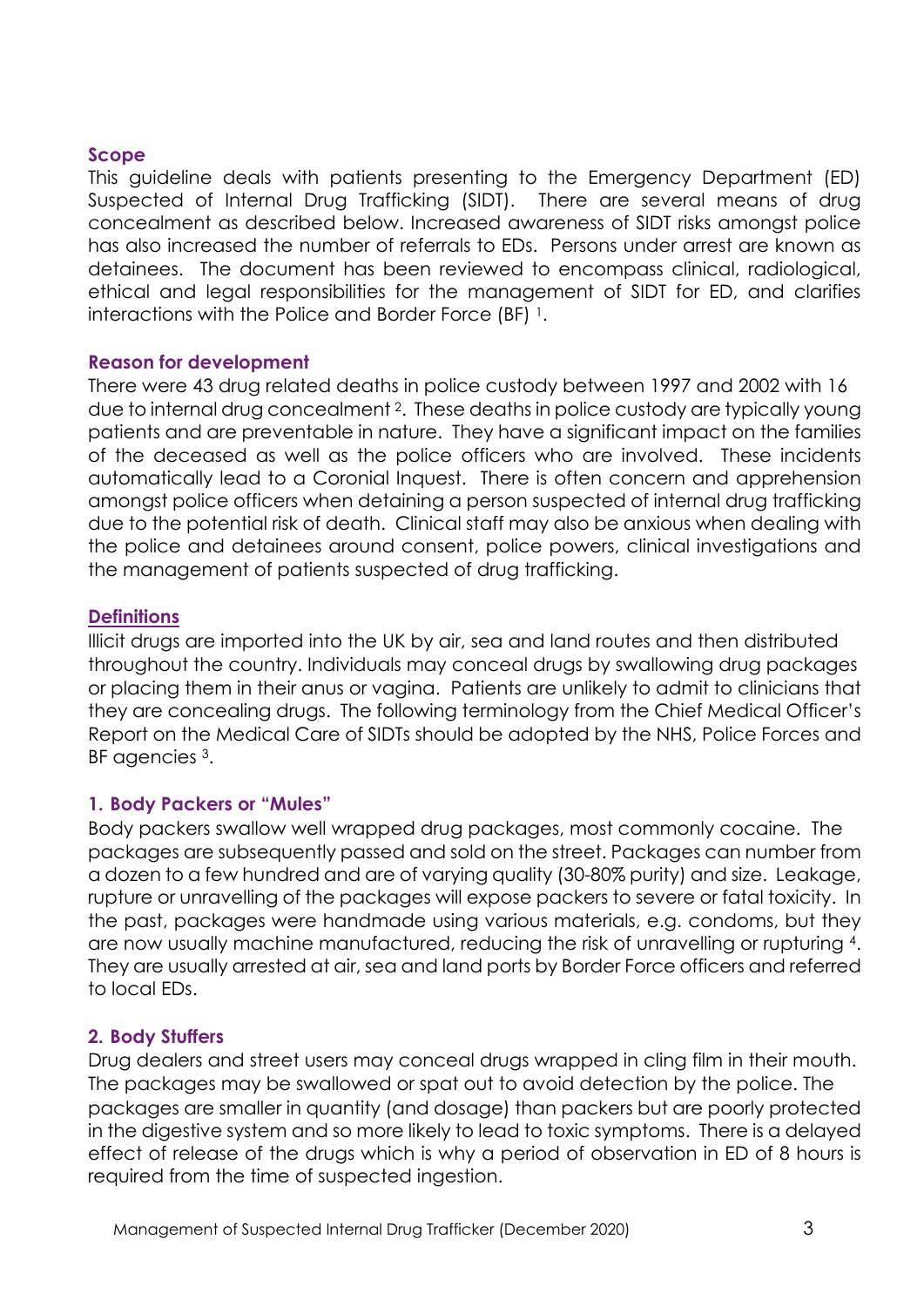It is police policy to take detainees who have been seen to swallow (stuff) drug packages directly to the ED and clinicians should be mindful that patients are likely to deny 'stuffing' and may not fully appreciate the potential hazards they have exposed themselves to. The police are specifically advised not to try and remove substances detainees have tried to swallow due to choking hazard.

**Parachuting** is a technique of recreational drug use in which medications or illicit drugs are ingested by wrapping them in a covering that is expected to dissolve or unravel in the gastrointestinal tract and release the drug for later absorption. These patients should be managed as body-stuffers.

### **3. Pushers**

Pushers conceal drugs or objects such as mobile phones or sim cards, usually in containers such as "Kinder eggs", in their rectum or vagina, to avoid detection. They are at a lower risk due to the packaging method, but pushers should be observed carefully as they may also swallow or re-insert to avoid detection 5.

**"County lines"** describes tactics by drug dealers who use juveniles and vulnerable adult to transport drugs to suburban areas in this manner. Consider the possibility the patient trafficking drugs may themselves be a victim.

# **The Police Aspect**

The Police and Criminal Evidence Act 1984 (PACE), as amended by the Drugs Act 2005<sup>6</sup> and the Authorised Professional Practice (APP) from the College of Policing, recommend that an individual is transported straight to hospital as a medical emergency whenever an officer suspects a detainee has concealed drugs 7.

The detainee will remain under arrest with officers maintaining a close watch to prevent re-swallowing or disposal of the evidence. However, a patient has the right to speak confidentially to a doctor and suitable arrangements, i.e. hospital security, should be available to enable this if the police are asked to leave.

The police would usually refer juveniles for safeguarding under local MASH or MAPPA procedures 8, <sup>9</sup>. The police may also consider charging the drug dealers with trafficking of children under the Modern Slavery Act 2015 10. EDs should ensure that they complete a safeguarding referral in line with their local policies.

If an untoward incident occurs, e.g. a death, the police and/or the Independent Office of Police Conduct may seize relevant evidence for investigation <sup>11</sup>. Full contemporaneous documentation should take place of any interaction with the police or BF.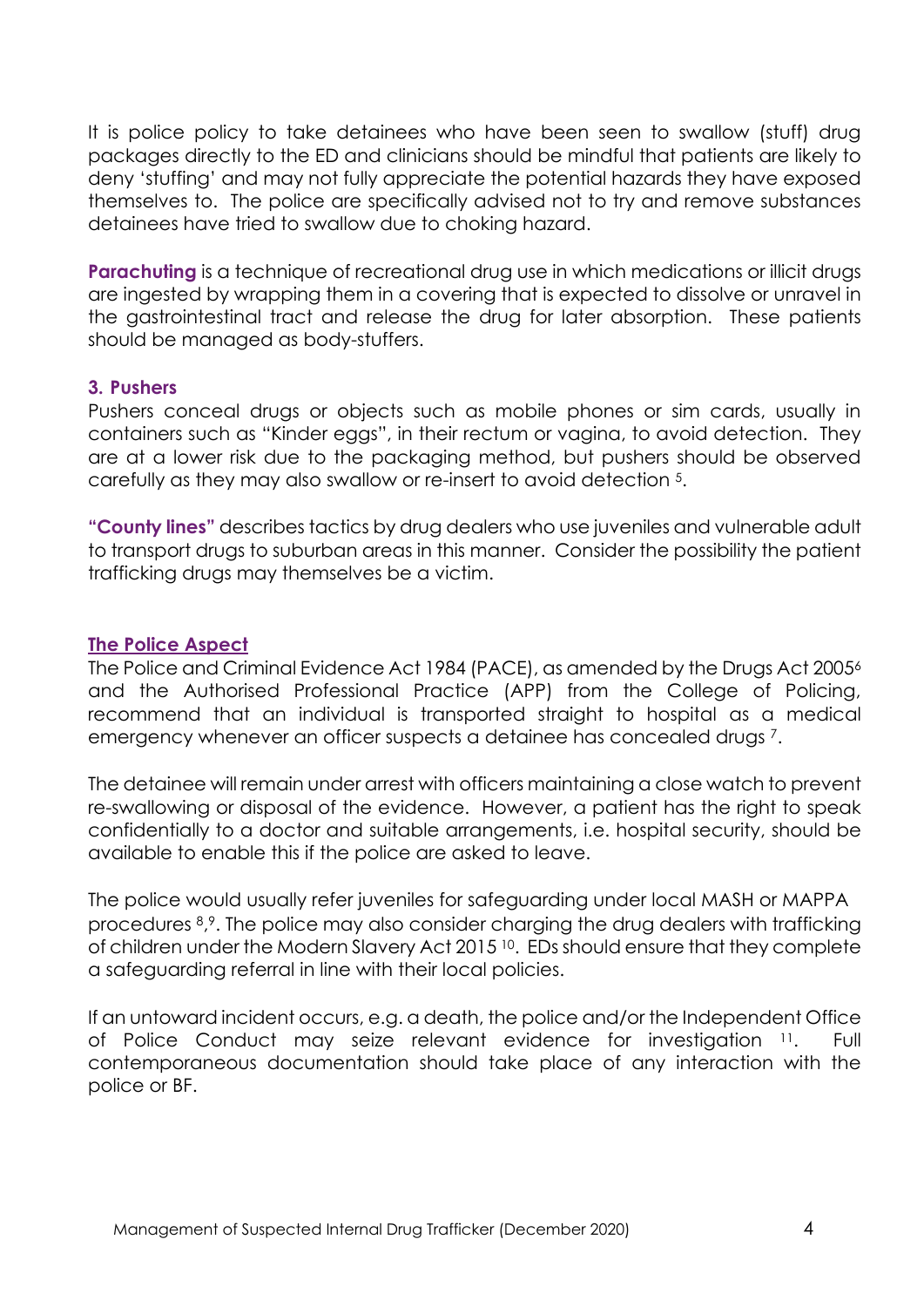# **Intimate Search**

The police and BF have legislative powers in England and Wales (PACE section 55b), Northern Ireland and Scotland (section 14 of the Criminal Procedure Act 1995<sup>12</sup>) to authorise and request an intimate search if they have reasonable grounds for believing that the person has concealed class A drugs or anything to cause physical harm. An emergency physician cannot be compelled to undertake an intimate search whether the patient consents or not.

In the 25 years since the PACE legislative powers were enacted medical practice has evolved. Intimate searches are **NOT** recommended, even with the aid of a speculum or proctoscope as it may result in injury to the patient or examiner, risk breaking the packages, and may not reveal deeply located packages. Instead a LDCT with consent, should be performed to confirm the presence or absence of packages or foreign bodies, their location and number. Consideration for removal under best interest should be applied if the patient deteriorates (Appendix 3).

# **Radiology**

Under PACE (section 55A) the police and BF have the authority to transfer detainees to a hospital for an x-ray and/or ultrasound as a criminal investigation tool to detect ingested drugs <sup>13</sup>. This requires consent from the detainee. However, clinicians are not required to request an x-ray or ultrasound when presented with the police authority even with consent from the patient (section 55A PACE). X-rays are no longer recommended irrespective of requests received from the Police or BF.

Multiple international studies over the last 10 years have shown the sensitivity and specificity of x-rays to be inferior (particularly for liquid containing packages) with CT now the gold standard investigation 14, <sup>15</sup>, <sup>16</sup>. A low dose protocol as seen in CT examinations of the kidneys, ureters and bladder (CT KUB), is recommended in this setting. LDCT techniques vary between different CT manufacturers and it is advisable to utilise local expertise to achieve low dose acquisitions whilst maintaining diagnostic quality for example the use of low kV parameters and iterative reconstruction techniques. It should be possible for a LDCT of the abdomen and pelvis to achieve a radiation dose of less than 3 mSv; this approximately equates to the average annual natural radiation exposure in the UK 17.

Technological advances in UK security imaging have seen the introduction of backscatter body scanners in some ports, airports and prisons to assist in the detection of potential SIDTs. The positive and/or inconclusive body scanner imaging should be supplemented with formal LDCT.

In all cases, the ED clinician must assess for themselves the necessity for imaging and obtain consent from the detainee /patient. The patient has the right to refuse the investigation, see appendix 3 regarding consent, including juveniles.

Detainees/patients should be informed that a LDCT may not be therapeutic in nature and may be used as evidence in a criminal investigation. On the other hand, a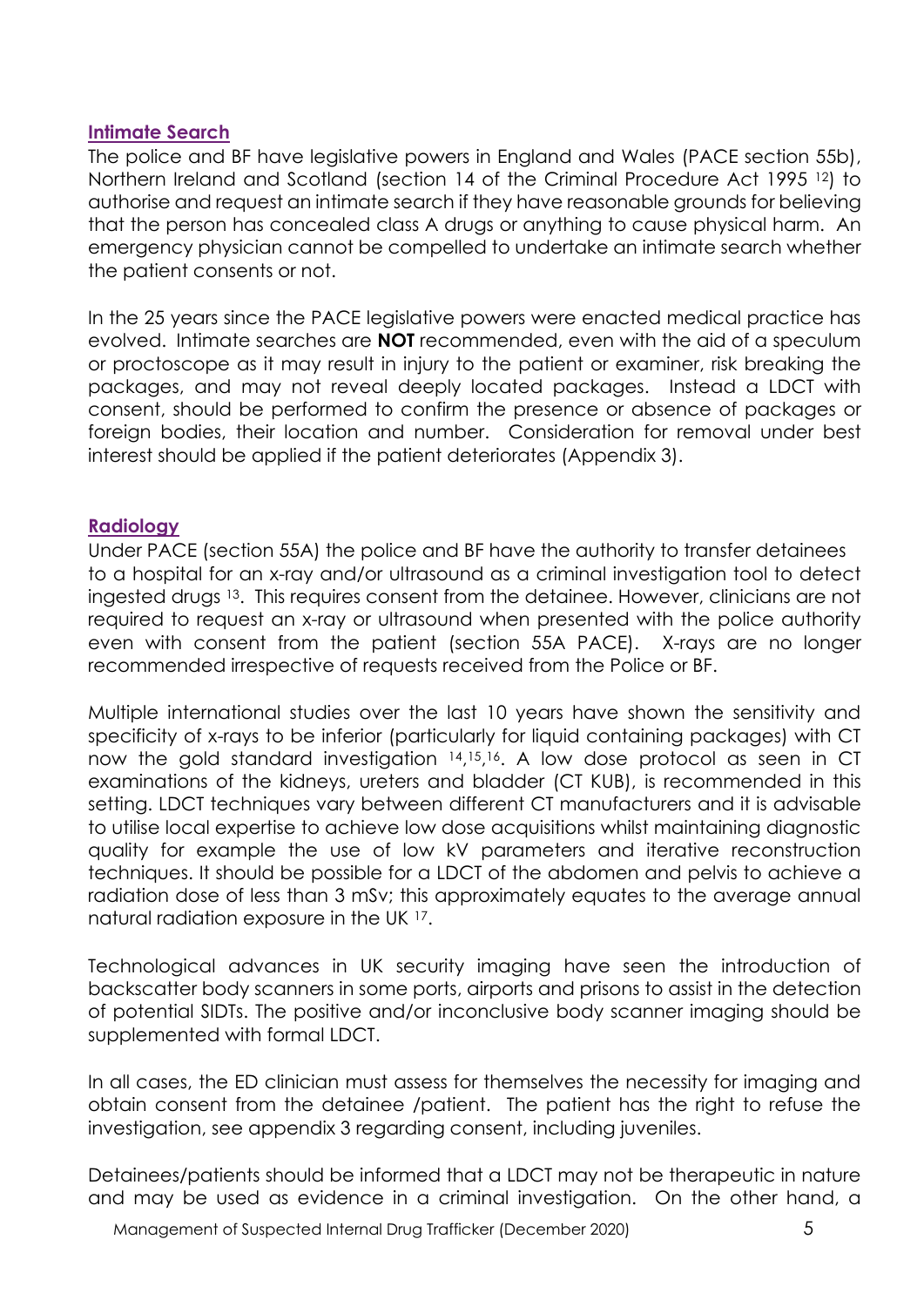negative LDCT may expedite their release from police custody. Patients should be advised that if they do have internal drug packages there is a significant risk to their health should they burst or leak.

### **Pregnancy and SIDT**

In a pregnant female suspected of internal drug trafficking, there may be concerns of the teratogenic and carcinogenic effects of ionizing radiation e.g. LDCT to the developing foetus. Ultrasound or MRI are not recommended alternative imaging modalities. Admission for observation may be necessary and the passage of drug free stools with the knowledge of the number of packages concealed may be used as an indicator for clearance.

If the patient is so unwell that they lack the ability to provide consent then the emergency physician should act in the patient's best interest with regards performing a scan, if it is safe to do so.

### **Imaging Interpretation**

It is recommended that, where possible, LDCT examinations are reported by Radiologists with appropriate experience. A structured report should describe the location and estimated number of packages/objects and potential complications (obstruction, package rupture etc) whilst concluding a positive, negative or indeterminate result. This information should be added to the ED clinical discharge summary.

Certain adulterants, e.g. lignocaine, may cause similar appearance to faecal content material. To counter density variances in packages Radiologists are advised to read CT studies in both soft tissue and lung window settings and scrutinise densities uniform in shape or exhibiting a halo sign – features typical of improvised and manufactured packages trapped with air. LDCT should be reviewed using both standard abdominal soft tissue and lung window settings by an experienced Radiologist 20.

The accuracy of image interpretation and the quality of the diagnostic report are critical to the success of LDCT. In the event of the identification of unexpected findings on LDCT, results should be referred according to local standards for the communication of significant and unexpected findings <sup>18</sup> to enable further clinical assessment as would be the case of any other patient.

The structured radiology report will permit the police or BF to confirm when all packages/objects have been passed/retrieved (Appendix 2). The report may be used as evidence to remand a detainee under s152 of the Criminal Justice Act 1998 (up to 192 hours) to retrieve the remaining drug packages <sup>19</sup>.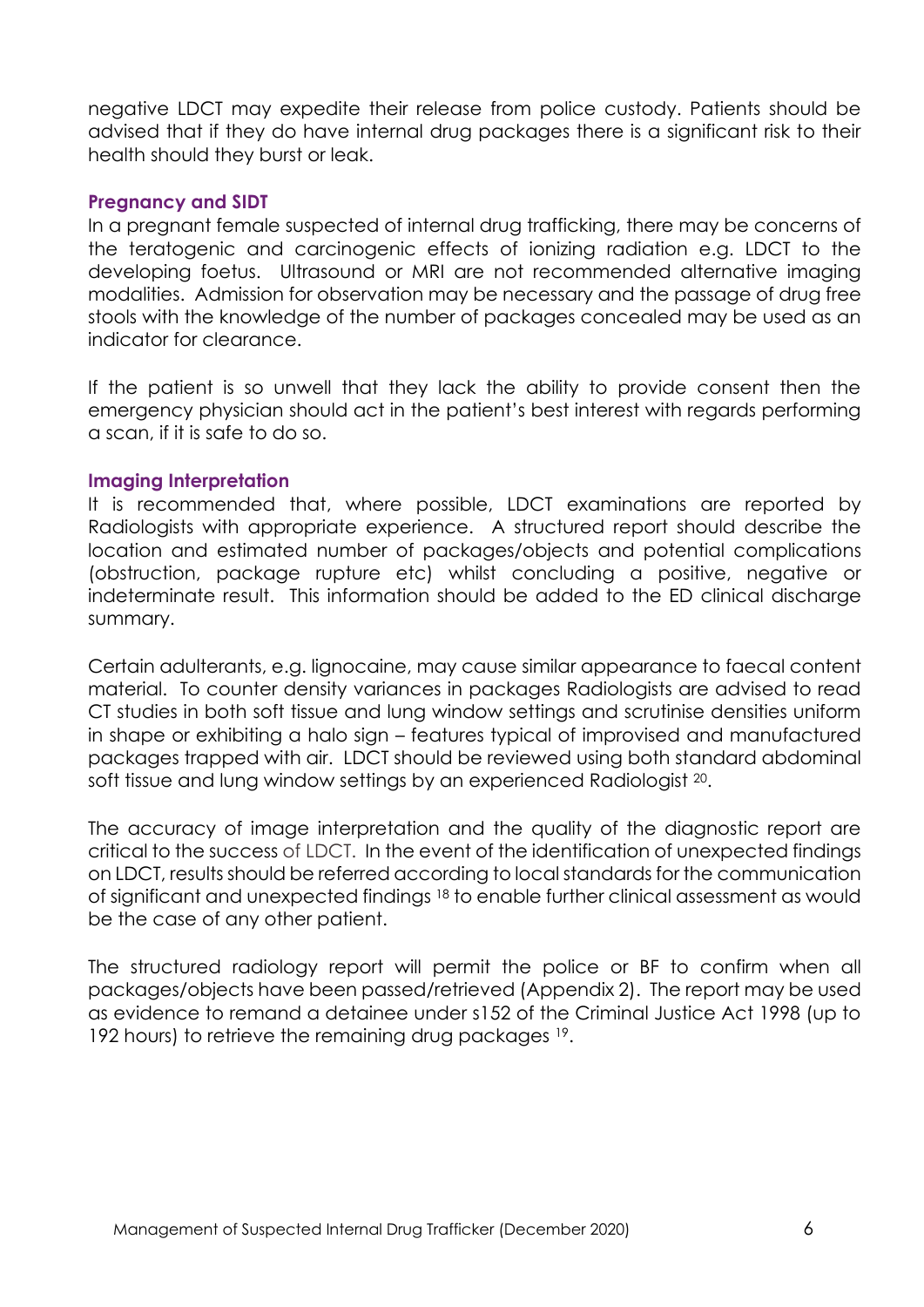# **Clinical Management – General**

Try to determine from Police or BF officers the nature/suspicion of the arrest, the suspected drug, quantity, when and how it was packed or stuffed. Perform basic observations (temperature, heart rate, respiratory rate, blood pressure, pupil size and GCS) on all patients with SIDT.

Look for toxidromes (suggestive of package leakage/rupture), see Box 1. Consult TOXBASE for the most up-to-date guidance on the management of specific drug toxicity if abnormal findings noted 20. Risk factors for complications associated with concealed drugs, see Box 2 21.

| Box 1. Common Toxidromes encountered in SIDT |                        |
|----------------------------------------------|------------------------|
| Sympathomimetics                             | Opiates                |
| e.g. Cocaine                                 | e.g. Heroin            |
| Tachycardia                                  | <b>Bradycardia</b>     |
| Hypertension                                 | Hypotension            |
| Hyperpyrexia                                 | Hypothermia            |
| Dilated pupils                               | <b>Miosis</b>          |
| Convulsions                                  | Respiratory compromise |
| Agitation                                    | CNS depression         |
| Chest pain                                   | Pulmonary oedema       |
| Arrhythmias                                  |                        |
| Nausea, vomiting                             |                        |
| Abdominal pain                               |                        |

In the event of cardiac arrest, cardiopulmonary resuscitation should be continued for at least an hour and only stopped after discussion with a senior clinician. Prolonged resuscitation, even for several hours, may be appropriate following poisoning as recovery with good neurological outcome may occur.

Any drugs/objects retrieved or passed should be given directly to Police or BF officers. The clinician should complete the MG11 transfer of packages statement, which is likely to reduce the need to attend court (Appendix 2).

Any drug screening by the Police or ED (Cozart test for cocaine and opiate) or toxicology should not be used to guide management or discharge decisions due to potential false negatives and positives. Some patients may be users and there may be leakage or none due to the packaging. Routine blood tests and toxicology screens are therefore not helpful.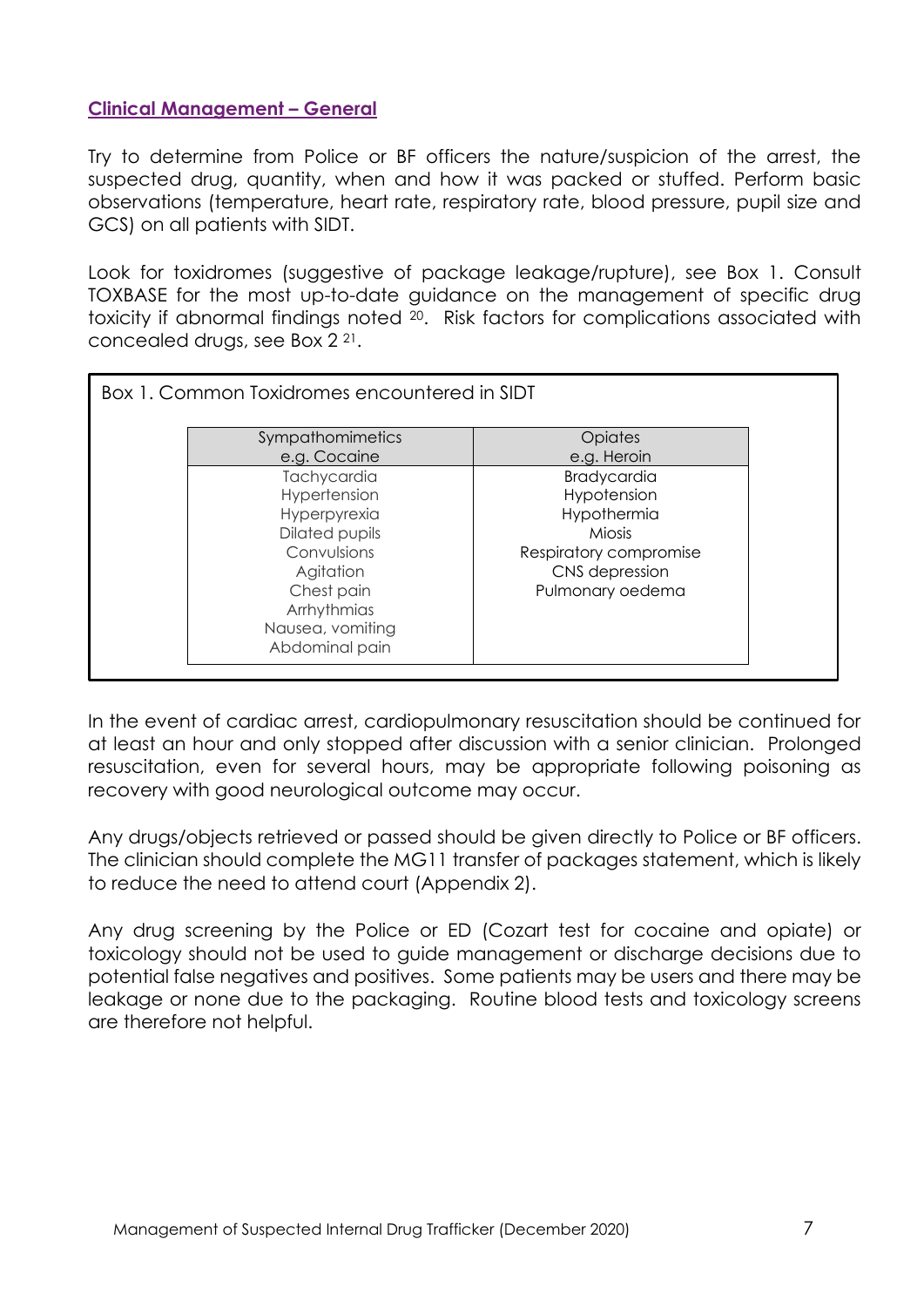# Box 2. Risk factors for complications associated with concealed drugs

Abdominal pain Vomiting Abnormal vital signs Poisoning Improvised/home-made packaging Large total quantity of drug (especially for body stuffers) High number of packets (>50) Large size of packets Delayed passage of drug packets (>48 h) Passage of fragments of packaging in stool Poisoning in a co-transporter Previous abdominal surgery (greater risk of obstructing secondary to adhesions) Concomitant drug usage, especially constipating agents

# **Clinical Management – Body Stuffers / Parachuting** (Appendix 1)

• Patients with any clinical signs or symptoms of toxicity should be kept for longer than 8hrs or until the signs and symptoms have resolved. Manage the patient according to TOXBASE guidelines for the suspected drug ingested.

• A LDCT may confirm or refute the presence of packages in the stomach or abdomen and allow earlier discharge from the ED if negative.

• Patients who have swallowed / stuffed packages may take several hours to develop symptoms depending on the type of wrapping and stomach content. Patients should be observed for at least 8 hours from the point of ingestion even if they refuse treatment / investigations <sup>22</sup> <sup>23</sup> <sup>24</sup>. See discharge advice below.

# **Clinical Management – Body Pushers** (Appendix 1)

• Patients with any clinical sians or symptoms of toxicity should be kept for longer than 8hrs or until signs and symptoms have resolved. Manage the patient according to TOXBASE guidelines for the suspected drug ingested.

• No intimate search should be undertaken unless the patient is unwell, even then this must be balanced against the potential risk of accidentally damaging further packages and causing further toxicity. Manage the patient according to TOXBASE guidelines for the suspected drug ingested 24.

• Consider a LDCT which can confirm the presence or absence, the location and number of packages/foreign bodies. If the patient does not consent to LDCT observe for at least 8hrs.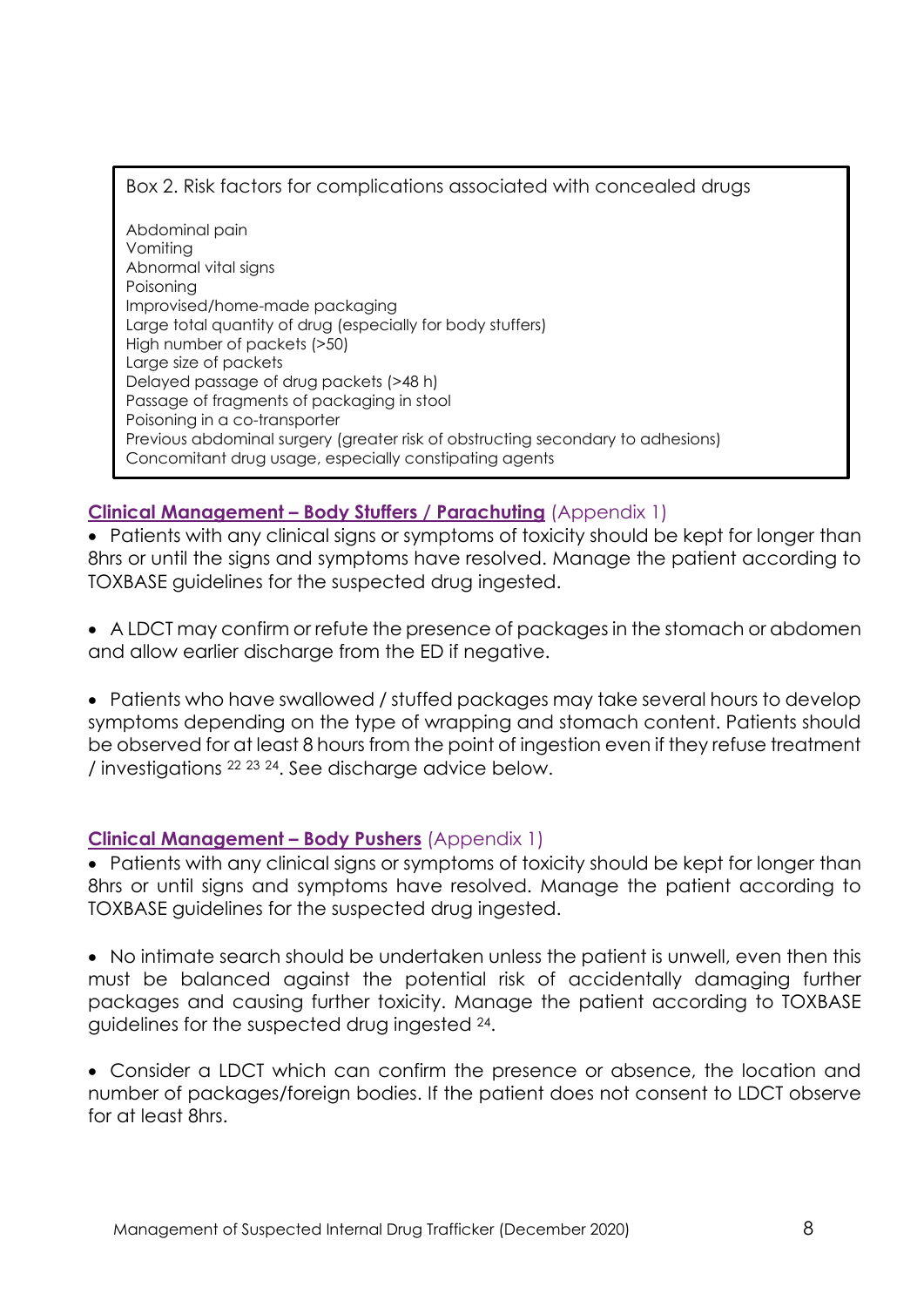• If the patient consents to removal of the packages in hospital, the numbers removed should correspond with the estimated numbers seen on LDCT, if this has been performed.

• Patients with packages in the rectum or vagina, may be discharged to the police/BF if clinically well. Having the result of a LDCT scan which positively identifies packages allows the police to implement a constant watch whilst the patient is in custody. See discharge advice below.

# **Clinical Management – Body Packers** (Appendix 1)

A LDCT should be considered as the first line imaging investigation of choice in the asymptomatic patient.

### **Body Packers – symptomatic and positive imaging**

• If the patient is symptomatic for cocaine toxicity, refer urgently to the surgical team for surgical removal <sup>25</sup>. Use appropriate doses of benzodiazepines and nitrates for hypertension due to severe cocaine toxicity and sodium bicarbonate for QRS prolongation (TOXBASE). Anaesthetic support is often required for early sedation to manage the hyper-adrenergic symptoms. Endoscopic removal risks damaging packages and further leakage. A CT examination of the abdomen and pelvis with intravenous contrast may aid surgical intervention but should not delay surgery in an unwell patient.

• If a patient is symptomatic with opiate toxicity, then use generous amounts of naloxone and consider a naloxone infusion, this may reduce the need for surgery (TOXBASE). CT with contrast prior to surgery is helpful but only if the patient can be safely maintained on naloxone. The patient should be monitored closely as there is a high risk of death.

# **Body Packers asymptomatic and positive imaging**

• Asymptomatic body packers can be managed conservatively, with surgery only being indicated on clinical grounds or when packages become immobile 1 26 27 28. Patients/detainees can be observed and managed at police or BF custodies. See discharge advice below.

#### **Body Packers – mild symptoms and positive imaging**

• Those with confirmed imaging and mild symptoms, e.g. abdominal pain, can be treated conservatively with close monitoring in hospital.

• Laxatives or whole bowel irrigation can be used under medical supervision to encourage movement of packages. Isotonic preparations such as Klean-Prep or Movicol (macrogols) are recommended as there is a theoretical risk of rupture with hypertonic solutions such as Fleet, Picolax or lactulose. Picolax is also reported to damage rubber condoms.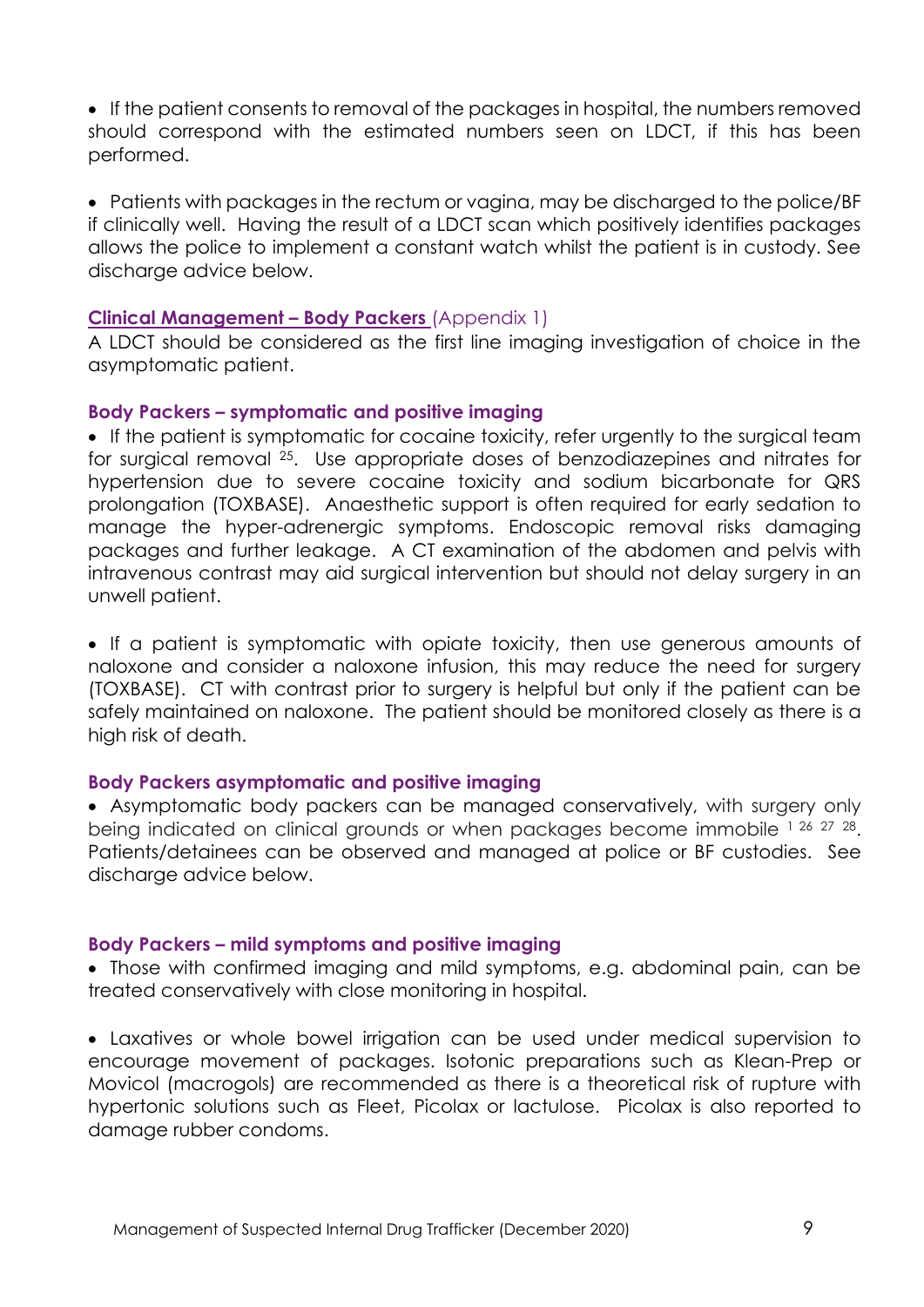### **Body Packers – Asymptomatic and refusal of imaging**

• Those patients who refuse to consent to LDCT and who are asymptomatic may be discharged to the care of the Police / BF. See discharge advice below.

### **Body Packers – Confirmation of complete clearance of packages**

• The police/BF may request confirmation that the patient does not have any packages remaining internally. There is no evidence to base the complete clearance of drug packages on the number of clear stools passed. Packages may become impacted in rugal folds, or at the ileocaecal valve. In general, if packages have not been passed within 48 hours they are unlikely to be passed through normal bowel motions.

• If an initial LDCT has been performed with an estimate of packages this may be correlated with the number of packages passed. In some circumstances, e.g. where no initial LDCT has been performed or it is unclear as to number of packages packed an exit LDCT may assist in confirming that there are no residual or retained packages .

#### **Discharge Advice**

• GMC guidance and Caldicott Principles advocate information sharing to ensure the safe handover of patients between health providers and those taking over care of patients including the police/BF. On discharge of patients, a confidential medical summary detailing all relevant investigations and treatment should be provided in a sealed envelope marked for the attention of the custody healthcare professional. The patient should be informed of the medical handover.

• All patients with capacity have a right to refuse investigations and discharge themselves from the hospital even though they are under arrest. Document fully what the patient has been told about their risks.

• A discharge summary detailing type, numbers of packages or items removed or remaining will assist the custody healthcare professional in managing the detainee safely.

• Provide the Police or BF with advice on the clinical signs of toxicity when discharging asymptomatic patients who still have retained packages, to the care of the Police or BF. Record who you have given this advice to.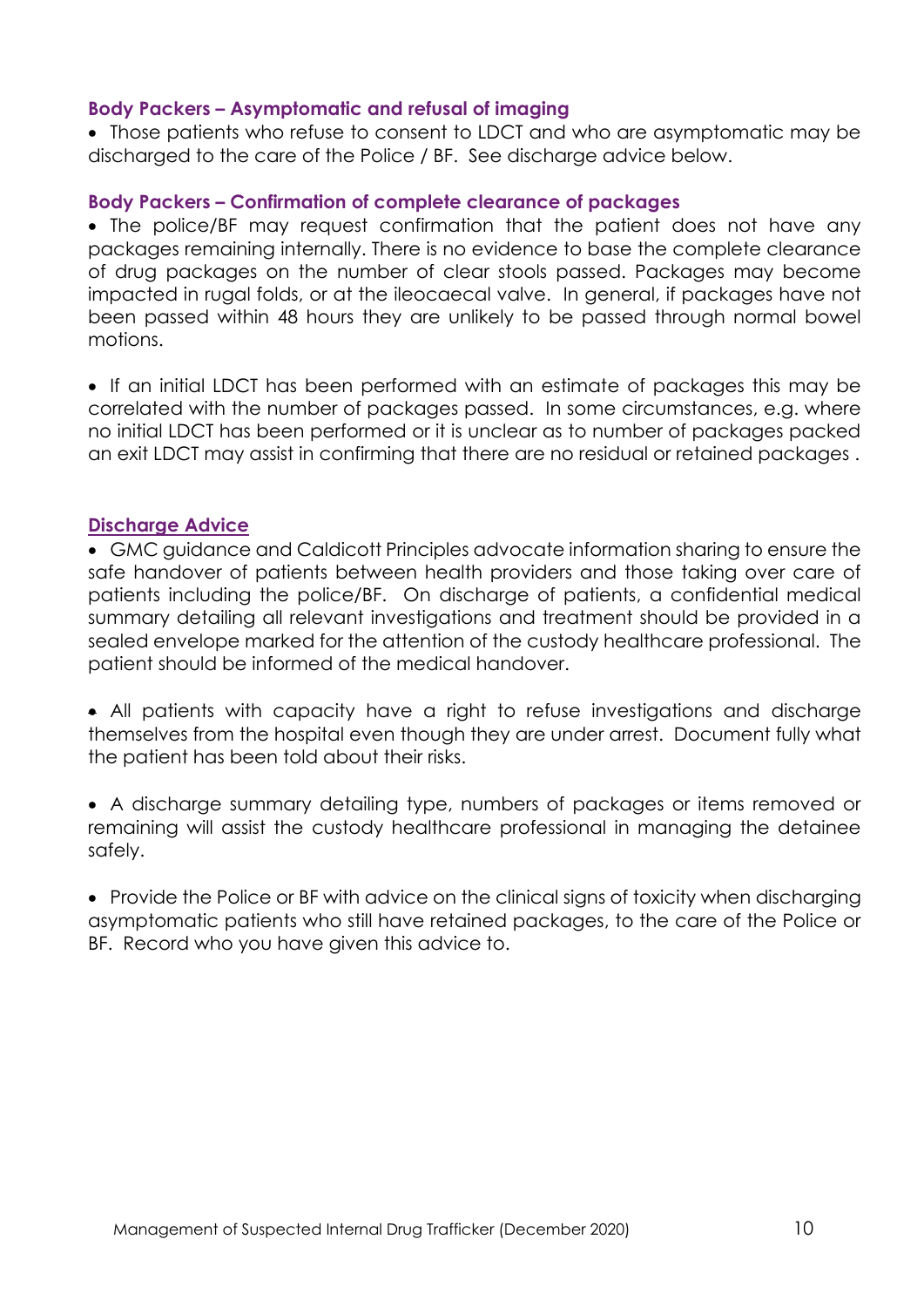### **Authors**

Dr Meng Aw-Yong, Dr Johann Grundlingh, Dr Allan Andi

Contributors: Dr Jamie Fryer, Dr Richard Muswell, Dr Laura Hunter, Dr James France

First published in June 2014 as *Caring for adult patients suspected of having concealed illicit drugs* by Dr Catherine Hayhurst

#### **Acknowledgements**

Best Practice Sub-Committee, Toxicology Special Interest Group, Quality in Emergency Care Committee. Andrew Beale.

#### **Endorsements**

The Royal College of Radiologists The National Police Chiefs Council The Faculty of Forensic and Legal Medicine of The Royal College of Physicians, London

#### **Review**

Usually within three years or sooner if important information becomes available.

#### **Conflicts of Interest**

Dr Meng Aw-Yong is the Medical Director of the Metropolitan Police Service and Non-Executive Medical Director Health Practice Associates Council

#### **Disclaimers**

The College recognises that patients, their situations, Emergency Departments and staff all vary. This guideline cannot cover all possible scenarios. The ultimate responsibility for the interpretation and application of this guideline, the use of current information and a patient's overall care and wellbeing resides with the treating clinician.

#### **Research Recommendations**

More research is required on the validity of backscatter body scanners used by BF and the safe observation period for body packers.

#### **Audit standards**

None.

#### **Key words for search**

Body packers, body pushers, body stuffers, low dose CT, drug concealment, heroin, cocaine.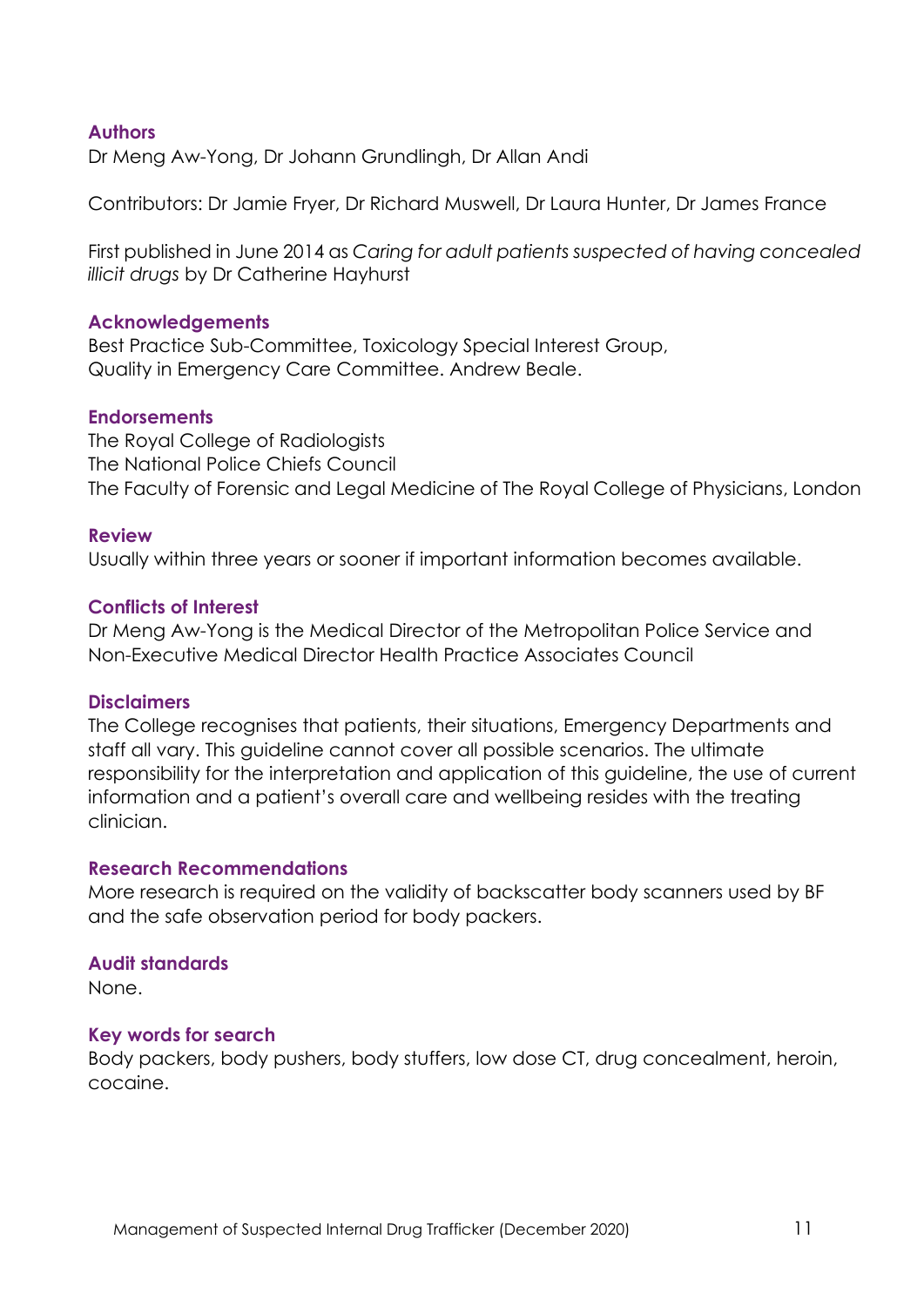# **Appendix 1: Algorithm for suspected internal drug traffickers (SIDT)**

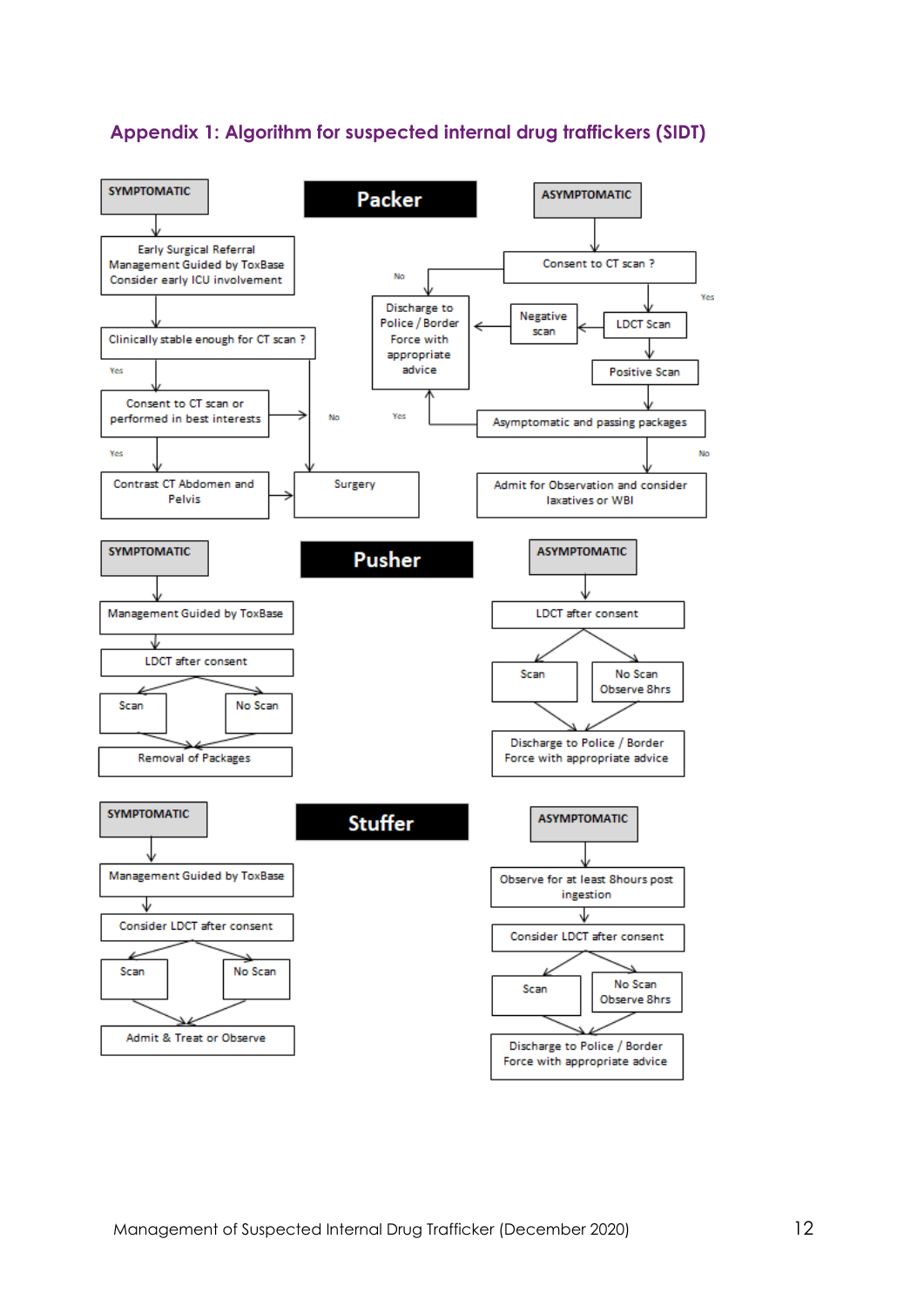# **Appendix 2: Statement template for handover of retrieved packages**

# Witness Statement **Form MG11 (CJ Act 1967, s.9 MC Act 1980, s.5A (3) (a) and 5(B); MC Rules 1981, r.70)**

Statement of Dr XXX

Age: over 21 years old Occupation: YYY

This statement (consisting of ZZZ pages each signed by me) is true to the best of my knowledge and belief and I make it knowing that, if it is tendered in evidence, I shall be liable to prosecution if I have wilfully stated in it anything, which I know to be false or do not believe to be true.

Dated the xxx

Signature

I am currently working as a doctor in XYZ hospital etc

1. This statement confirms that I was the surgeon operating on Mr/Mrs/Miss ABC on the x day, month X year. I have retrieved xxx number of packages from Mr/Mrs/Miss ABC and have passed the packages to the Police/Border Forces officer at xx time, xx date.

Signature Signature witnessed by……………………

Page No. 1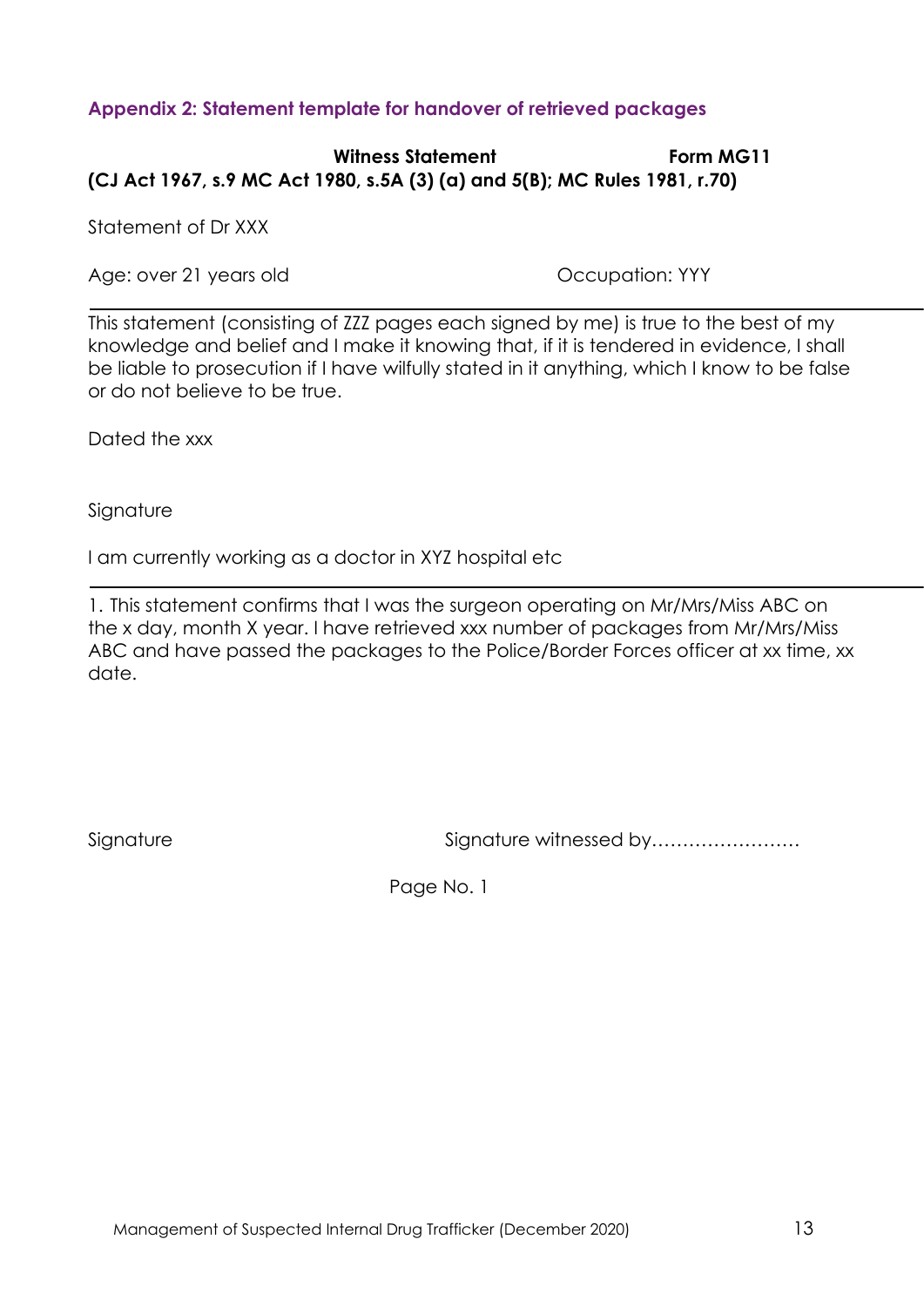# **Appendix 3: Consenting a person suspected of drug trafficking for LDCT**

| Patient Age               | <b>Needs Patient</b><br>consent<br>(if has capacity) | Needs parent or<br>guardian                         | Treat or investigate<br>if lacks capacity? |
|---------------------------|------------------------------------------------------|-----------------------------------------------------|--------------------------------------------|
| $\ge$ 18 years old $\mid$ | Yes                                                  | No                                                  | Yes in best Interest                       |
| 16 or 17 years<br>old     | Yes                                                  | Yes if possible but not<br>to delay if life at risk | Yes in best Interest                       |
| <16 years old             | Yes                                                  | Yes if possible but not<br>to delay if life at risk | Yes in best Interest                       |

Patient is symptomatic (hence a therapeutic examination)

Patient is asymptomatic (hence a forensic examination)

| Patient Age                 | Needs patient<br>consent<br>(if has capacity) | Needs parent or<br>guardian |
|-----------------------------|-----------------------------------------------|-----------------------------|
| $\ge$ 18 years old          | Yes                                           | <b>No</b>                   |
| 16 or 17 years   Yes<br>old |                                               | Yes                         |
| $16$ years old              | Yes                                           | Yes                         |

If the LDCT is therapeutic in nature i.e. abdominal pain, suspected burst package etc. then a Gillick competent child can consent to a LDCT or treatment without parental consent. It would be good practice to inform the person with parental responsibility and advise the child accordingly.

A juvenile is classified by the police as anyone under the age of 18. Where a person under 18 years, who is judged to have capacity, refuses treatment, such a refusal can be over-ruled either by a person with parental responsibility for the child or by the court. This must be on the basis of the best interests of the person 27.

Where the consent of a parent or guardian is required for these procedures, it is not necessary for the parent or guardian to be at the police station or hospital to give that consent. However, where the consent of the juvenile only (Gillick competent) is required it must be obtained in the presence of an appropriate adult, who may be the parent or guardian or some other suitable person over the age of 18 years 28.

Where a LDCT is not therapeutic i.e. forensic in nature for determining presence of drug packages then consent from a person with parental responsibility is required for anyone under 18 years of age. This is because the findings of the LDCT may be used as evidence in court proceedings.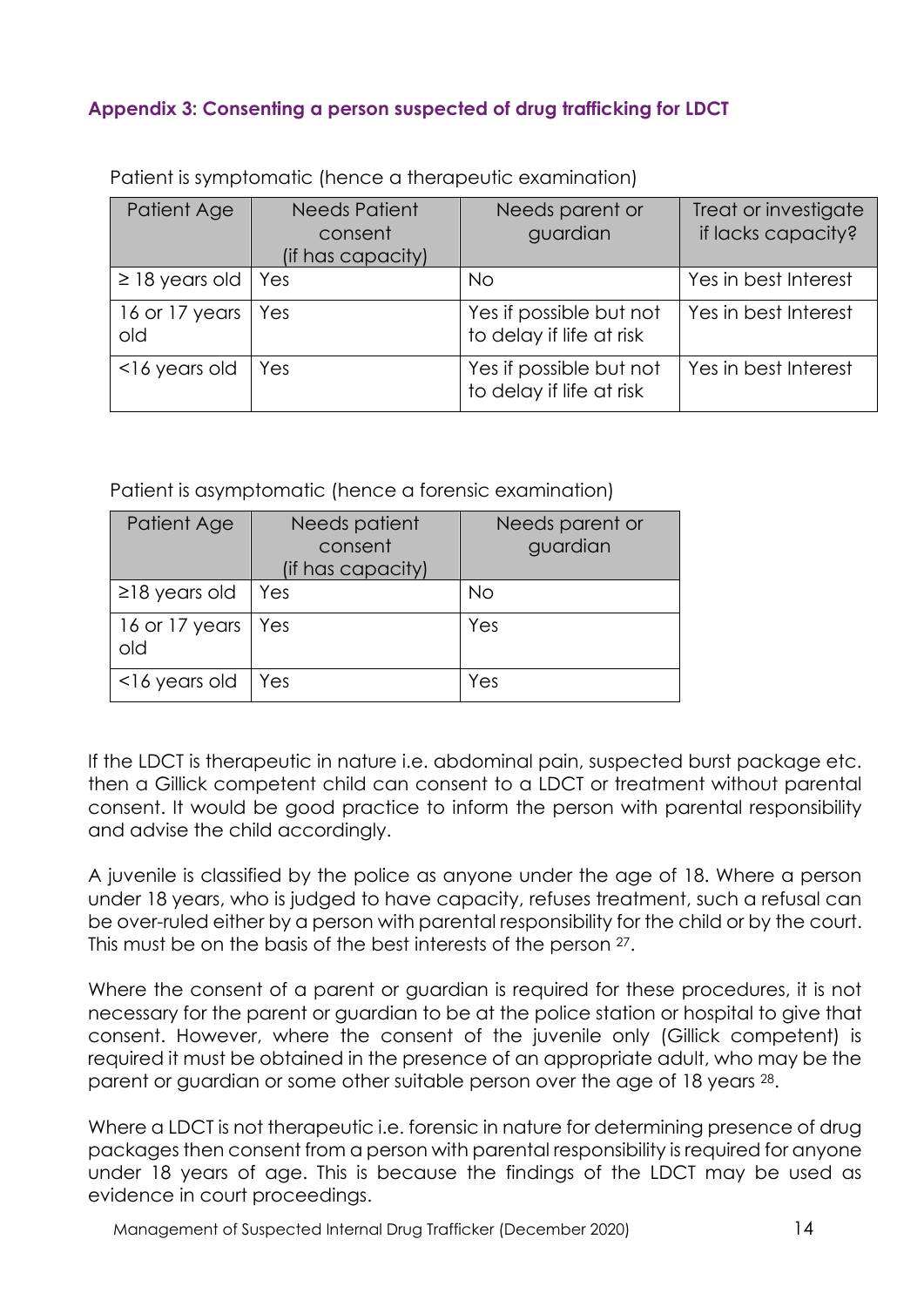### **Methodology**

Where possible, appropriate evidence has been sought and appraised using standard appraisal methods. High quality evidence is not always available to inform recommendations. Best Practice Guidelines rely heavily on the consensus of senior emergency physicians and invited experts.

#### **Evidence Levels**

- 1. Evidence from at least one systematic review of multiple well-designed randomised control trials
- 2. Evidence from at least one published properly designed randomised control trials of appropriate size and setting
- 3. Evidence from well-designed trials without randomisation, single group pre/post, cohort, time series or matched case control studies
- 4. Evidence from well-designed, non-experimental studies from more than one centre or research group
- 5. Opinions, respected authority, clinical evidence, descriptive studies or consensus reports.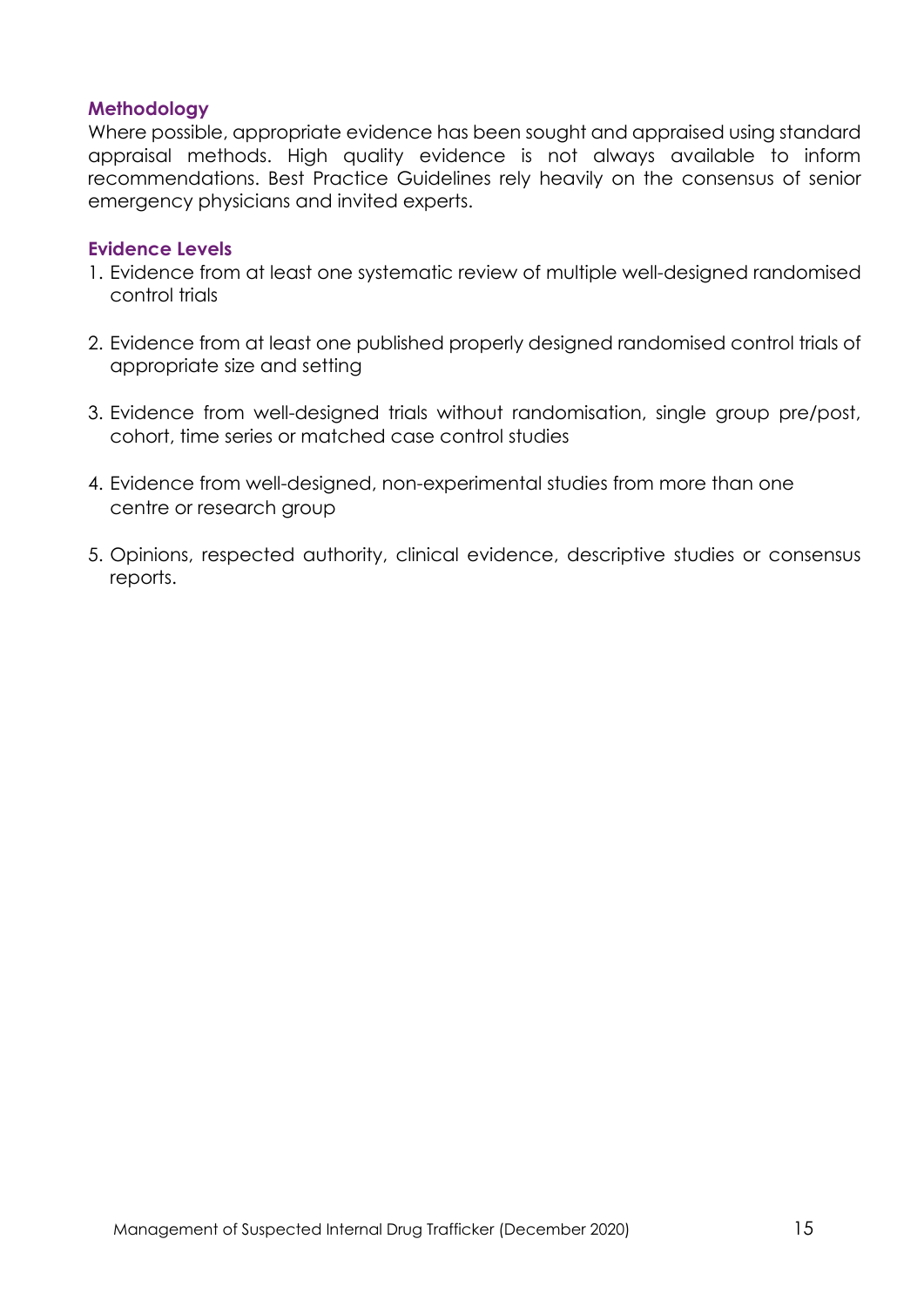# **References**

<sup>1</sup> BMA Ethics (2009) Health care of detainees in police stations. London: BMA

<sup>2</sup> Havis S, Best D, Carter J. Concealment of drugs by police detainees: lessons learned from adverse incidents and from 'routine' clinical practice. J Clin Forensic Med 2005;12(5):237-41

<sup>3</sup> Chief Medical Officer's Expert Group (2013) The Medical Care of Suspected Internal Drug Traffickers – Independent Report.

[https://assets.publishing.service.gov.uk/government/uploads/system/uploads/at](about:blank) [tachment\\_data/file/216999/SIDT-Report-FINAL.pdf](about:blank) [Accessed 18 May 2020]

<sup>4</sup> Traub SJ, Hoffman RS, Nelson LS. Body Packing - The Internal Concealment of Illicit Drugs. N Engl J Med 2003;349(26):2519-26

<sup>5</sup> Schaper A, Hofmann R, Bargain P, Desel H, Ebbecke M, Langer C. Surgical treatment in cocaine body packers and body pushers. Int J Colorectal Dis 2007;22(12):1531-5

<sup>6</sup> Drugs Act 2005. [http://www.legislation.gov.uk/ukpga/2005/17/contents.](http://www.legislation.gov.uk/ukpga/2005/17/contents) [Accessed 18 May 2020]

<sup>7</sup> College of Policing (2013) Authorised Professional Practice: Swallowed or packed drugs packages. [https://www.app.college.police.uk/app](https://www.app.college.police.uk/app-content/detention-and-custody-2/detainee-care/alcohol-and-drugs/#swallowed-or-packed-drugs-packages)[content/detention-and-custody-2/detainee-care/alcohol-and](https://www.app.college.police.uk/app-content/detention-and-custody-2/detainee-care/alcohol-and-drugs/#swallowed-or-packed-drugs-packages)[drugs/#swallowed-or-packed-drugs-packages](https://www.app.college.police.uk/app-content/detention-and-custody-2/detainee-care/alcohol-and-drugs/#swallowed-or-packed-drugs-packages) [Accessed 18 May 2020]

8 Working together to safeguard children: Multi-Agency Safeguarding Hub. [https://www.gov.uk/government/news/working-together-to-safeguard](about:blank)[children-multi-agency-safeguarding-hubs.](about:blank) [Accessed 18 May 2020]

<sup>9</sup> MAPPA guidance: Ministry of Justice. [https://www.justice.gov.uk/downloads/offenders/mappa/mappa-guidance-](https://www.justice.gov.uk/downloads/offenders/mappa/mappa-guidance-2012-part1.pdf)[2012-part1.pdf.](https://www.justice.gov.uk/downloads/offenders/mappa/mappa-guidance-2012-part1.pdf) [Accessed 18 May 2020]

<sup>10</sup> Modern Slavery Act.

[http://www.legislation.gov.uk/ukpga/2015/30/contents/enacted.](about:blank) [Accessed 18 May 2020]

<sup>11</sup> Independent Office for Police Conduct. [https://www.policeconduct.gov.uk/investigations/our-investigations.](about:blank) [Accessed 18 May 2020]

Management of Suspected Internal Drug Trafficker (December 2020) 16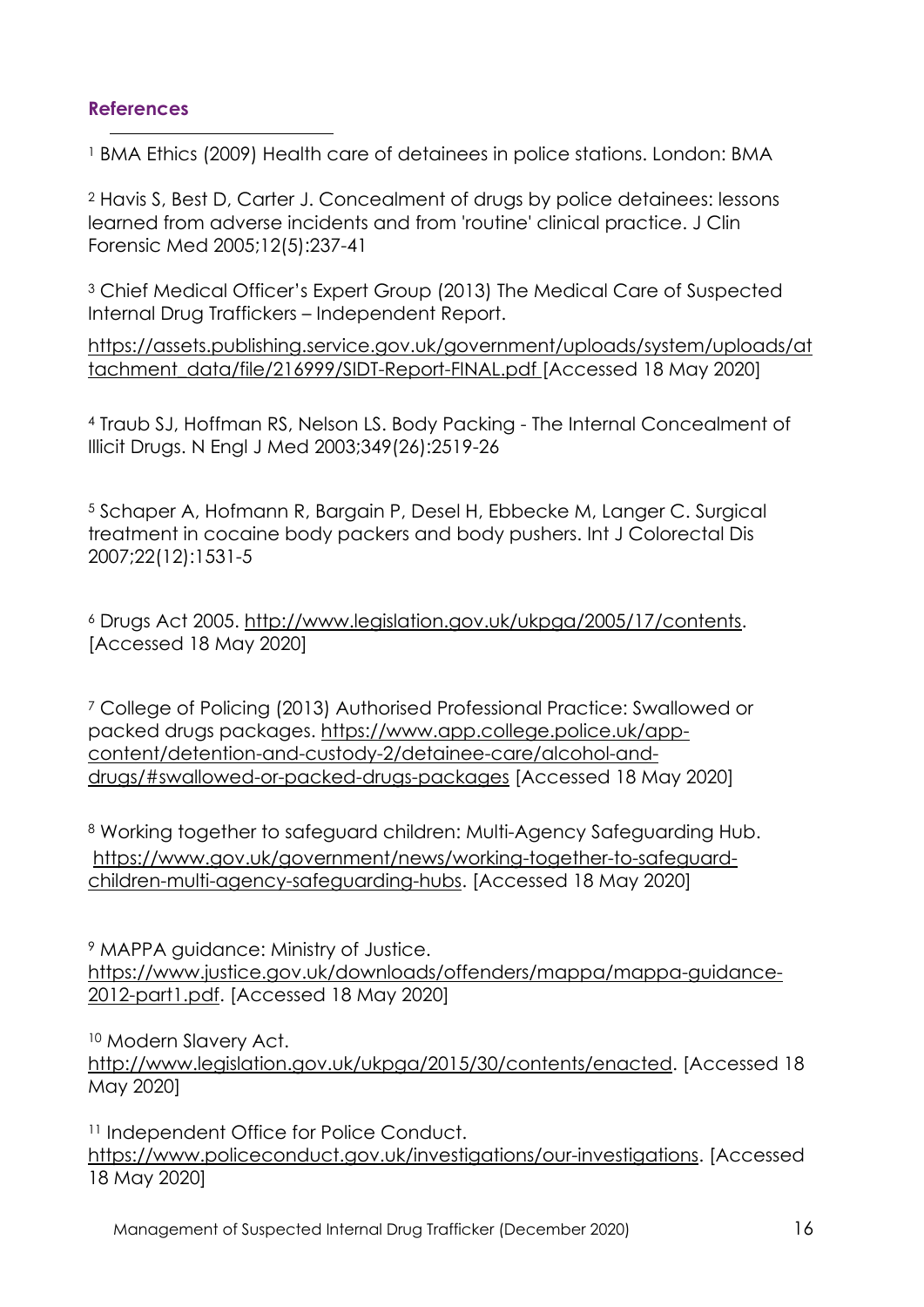<sup>12</sup> Criminal procedure (Scotland) Act 1995. [http://www.legislation.gov.uk/ukpga/1995/46/section/14/enacted](about:blank)

<sup>13</sup> Section 152, Criminal Justice Act 1988, amended by Section 8 of the Misuse of Drugs Act 2005. [https://www.legislation.gov.uk/ukpga/1988/33/section/152.](https://www.legislation.gov.uk/ukpga/1988/33/section/152) [Accessed 18 May 2020]

<sup>14</sup> Aissa J, Rubbert C, Boos J, Schleich C, Thomas C, Kröpil P, Antoch G, Miese F. Low-tube voltage 100 kVp MDCT in screening of cocaine body packing: image quality and radiation dose compared to 120 kVp MDCT. Abdominal Imaging 2015; 40(7):2152-2158

<sup>15</sup> Pinto A, Reginelli A, Pinto F, Sica G, Scaglione M, Berger F, Romano L, Brunese L. Radiological and practical aspects of body packing. Br J Radiol 2014; Apr;87(1036)

<sup>16</sup> Flach P, Ross S, Ampanozi G, Ebert L, Germerott T, Hatch G, Thali M, Patak M. "Drug mules" as a radiological challenge: sensitivity and specificity in identifying internal cocaine in body packers, body pushers and body stuffers by computed tomography, plain radiography and Lodox. Eur J Radiol 2011; 81(10):2518-2526

<sup>17</sup> Ionising radiation: dose comparisons. [https://www.gov.uk/government/publications/ionising-radiation-dose](https://www.gov.uk/government/publications/ionising-radiation-dose-comparisons)[comparisons](https://www.gov.uk/government/publications/ionising-radiation-dose-comparisons) [Accessed 12 November 2018]

<sup>18</sup> The Royal College of Radiologists. (2016) Standards for the communication of radiological reports and fail-safe alert notifications. [https://www.rcr.ac.uk/system/files/publication/field\\_publication\\_files/bfcr164\\_fai](about:blank) [lsafe.pdf](about:blank) [Accessed 18 May 2020]

<sup>19</sup> Crown Prosecution Service (2009) Drugs - Evidential Drug Identification Testing in Police Stations. [https://www.cps.gov.uk/legal-guidance/drugs-evidential](https://www.cps.gov.uk/legal-guidance/drugs-evidential-drug-identification-testing-police-stations)[drug-identification-testing-police-stations](https://www.cps.gov.uk/legal-guidance/drugs-evidential-drug-identification-testing-police-stations) [Accessed 18 May 2020]

<sup>20</sup> TOXBASE: [http://www.toxbase.org](about:blank) [Accessed 18 May 2020]

<sup>21</sup> Beckley I, Ansari N, Khwaja HA, Mohsen Y. Clinical management of cocaine body packers: the Hillingdon experience. Can J Surg 2009;52(5):417-421